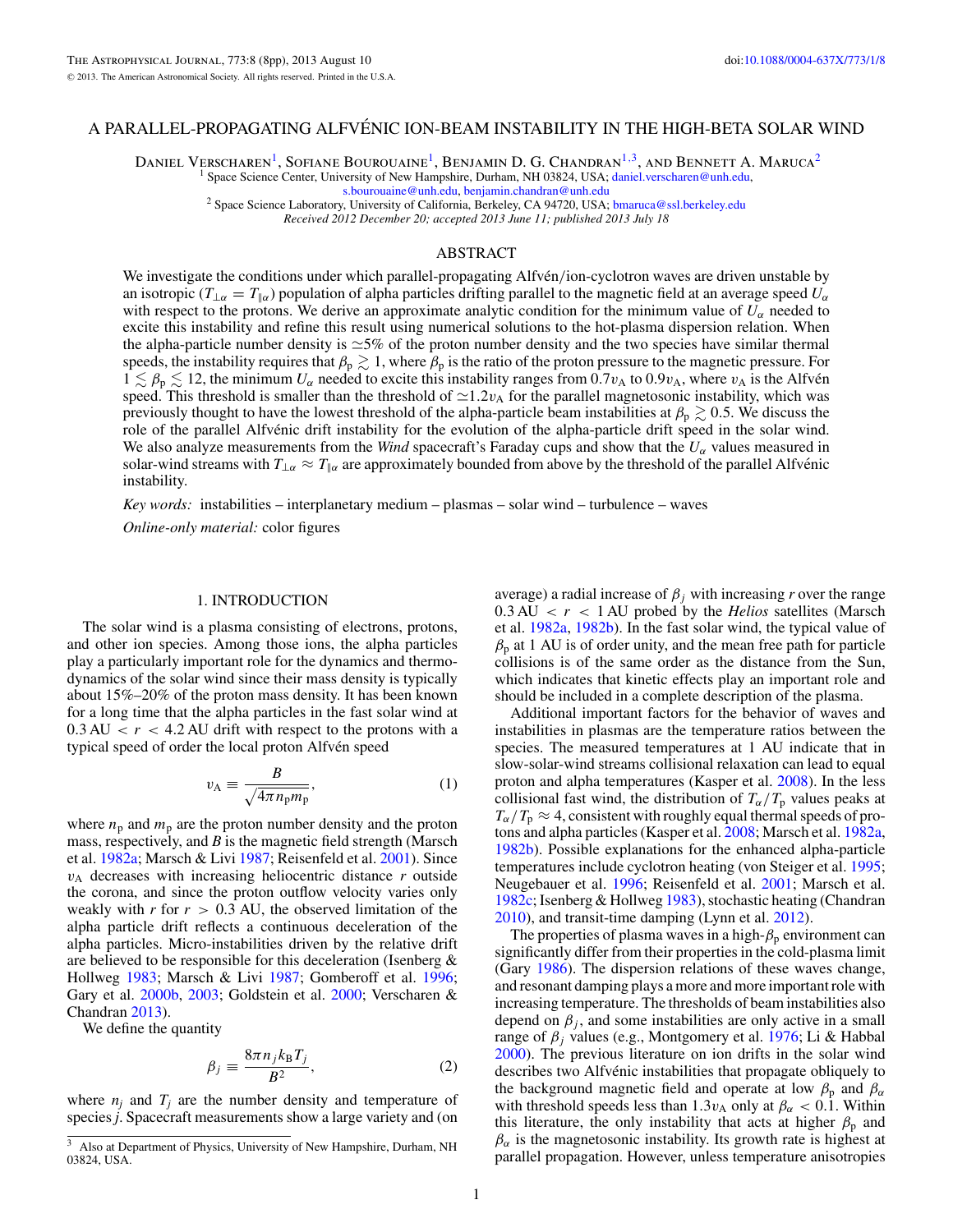<span id="page-1-0"></span>with  $T_{\perp} < T_{\parallel}$  are present, it requires drift speeds  $\gtrsim 1.2v_{\rm A}$  to become unstable (Gary et al. [2000a\)](#page-6-0). In contrast, the observed differential flows are generally smaller than  $v_A$  in both the slow wind and fast wind (Marsch et al. [1982a;](#page-7-0) Reisenfeld et al. [2001\)](#page-7-0), which indicates that the parallel magnetosonic instability is not excited in solar-wind streams near 1 AU in which  $T_{\perp \alpha} \simeq T_{\parallel \alpha}$ .

An instability of the parallel-propagating Alfvén/ioncyclotron wave in the presence of a hot beam has been discussed in the literature before. Gary [\(1993\)](#page-6-0) describes this ion*/*ion lefthand resonant instability in his Figures 8.1 and 8.3 for a plasma consisting of one ion species. In this paper, we present new results on a parallel-propagating Alfvénic drift instability that is excited by drifting alpha particles with  $T_{\perp \alpha} = T_{\parallel \alpha}$ . The threshold of this drift speed is between  $0.7v_A$  and  $0.9v_A$ , depending on the values of  $\beta_{\alpha}$  and  $\beta_{p}$ . We describe the local effects of this instability on the alpha particles and discuss the waves that are generated once the instability threshold is exceeded. We do not undertake the more ambitious task of developing a complete picture of the alpha-particle evolution in the solar wind, which would require us to include additional effects such as the interplay of different instabilities, collisions, and local heating. In Section 2, we discuss the dispersion relation of parallel Alfvén/ion-cyclotron waves in the cold-plasma approximation. We also discuss the hot-plasma dispersion relation and a numerical code that we have developed to solve this dispersion relation. In Section [3](#page-2-0) we review some general properties of resonant wave–particle interactions, and in Section [4](#page-2-0) we derive an approximate analytic expression for the instability threshold. In Section [5,](#page-3-0) we use the full dispersion relation of the hot plasma to test these analytical results and quantify the growth rate of this instability. While we principally focus on isotropic temperature, we also consider the effects of temperature anisotropies in Section [5.](#page-3-0) We describe the possible quasilinear evolution of the alpha-particle distribution function in the presence of this instability in Section [6.](#page-5-0) In Section [7](#page-5-0) we show that the theoretical instability threshold provides an approximate upper bound to the *U<sub>α</sub>* values in solar-wind streams with  $T_{\perp \alpha} \simeq T_{\parallel \alpha}$  as measured by the *Wind* spacecraft at 1 AU. In Section [8](#page-6-0) we summarize our results and discuss the relevance of this instability to the evolution of alpha particles in the fast solar wind.

### 2. THE COLD-PLASMA AND HOT-PLASMA DISPERSION RELATIONS

We limit ourselves to wavevectors that are parallel to the background magnetic field  $\mathbf{B}_0 = B_0 \hat{\mathbf{e}}_z$ . In the cold-plasma approximation, the dispersion relation for the Alfven/ioncyclotron-wave solutions is (Gomberoff & Elgueta [1991\)](#page-6-0)

$$
\frac{k_{\parallel}^2 v_{\rm A}^2}{\Omega_{\rm p}} = \frac{\omega^2}{\Omega_{\rm p} - \omega} + \frac{4\eta(\omega - k_{\parallel} U_{\alpha})^2}{\Omega_{\rm p} - 2\omega + 2k_{\parallel} U_{\alpha}},\tag{3}
$$

where  $k_{\parallel}$  is the field-parallel component of the wavevector,  $\omega = \omega_r + i\gamma$  is the complex wave frequency,  $\Omega_p \equiv q_p B_0 / m_p c$ is the proton cyclotron frequency,  $\eta \equiv n_{\alpha}/n_{\rm p}$  is the fractional alpha-particle density, and  $U_{\alpha}$  is the drift speed of the alpha particles with respect to the protons. Equation (3) is based on the zero-space-charge and zero-current conditions,

$$
n_{\rm e} = \frac{1}{e} \sum_{i} n_i q_i,\tag{4}
$$

$$
U_{\rm e} = \frac{1}{n_{\rm e}e} \sum_{i} n_i q_i U_i, \qquad (5)
$$

where the sum is taken over all ion species *i*, which in our case means protons and alpha particles. Since we work in the proton frame,  $U_p = 0$ . Both ion species are associated with an ion-cyclotron-wave branch in the solutions of the dispersion relation. We will focus on the so called Alfvén/proton-cyclotron  $(A/PC)$  branch only, which is the solution for which  $\omega_r \to \Omega_p$ as  $k_{\parallel} \rightarrow +\infty$ .

In the more general case of a hot plasma (i.e., a plasma with nonzero temperature), the linear dispersion relation is based on Maxwell's equations along with the Vlasov equation,

$$
\frac{\partial f_j}{\partial t} + \mathbf{v} \cdot \frac{\partial f_j}{\partial \mathbf{x}} + \frac{q_j}{m_j} \left( \mathbf{E} + \frac{1}{c} \mathbf{v} \times \mathbf{B} \right) \cdot \frac{\partial f_j}{\partial \mathbf{v}} = 0 \tag{6}
$$

for the particle species *j* with charge  $q_i$  and mass  $m_i$  in an electric field **E** and a magnetic field **B** (Stix [1992\)](#page-7-0). The distribution function *f<sub>j</sub>* is written as  $f_j = f_{0j} + \delta f_j$  with a homogeneous, timeindependent background  $f_{0j}$  and a small perturbation  $\delta f_j$ . The Vlasov and Maxwell's equations are then linearized to describe the evolution of  $\delta f_i$  and the fluctuating electromagnetic fields. We assume that each species' background distribution function can be approximated as a drifting bi-Maxwellian in cylindrical coordinates in *v*-space:

$$
f_{0j} = \frac{n_j}{\pi^{3/2} w_{\perp j}^2 w_{\parallel j}} \exp\left(-\frac{v_{\perp}^2}{w_{\perp j}^2} - \frac{\left(v_{\parallel} - U_j\right)^2}{w_{\parallel j}^2}\right), \quad (7)
$$

where

$$
w_{\perp j} \equiv \sqrt{\frac{2k_{\rm B}T_{\perp j}}{m_j}} \quad \text{and} \quad w_{\parallel j} \equiv \sqrt{\frac{2k_{\rm B}T_{\parallel j}}{m_j}} \tag{8}
$$

are the perpendicular and parallel thermal speeds, and  $v_{\perp}$  and  $v_{\parallel}$ are the components of **v** perpendicular and parallel to the background magnetic field  $\mathbf{B}_0 = B_0 \hat{\mathbf{e}}_z$ . A long but straightforward calculation (Chap. 10 from Stix [1992\)](#page-7-0) eventually allows one to calculate the dielectric tensor *ε*. The dispersion relation is then given by

$$
\frac{\mathbf{k}c}{\omega} \times \left(\frac{\mathbf{k}c}{\omega} \times \mathbf{E}_k\right) + \varepsilon \mathbf{E}_k \equiv \mathcal{D}\mathbf{E}_k = 0. \tag{9}
$$

To solve this dispersion relation numerically, we developed a code named NHDS (New Hampshire Dispersion relation Solver). The linearized Vlasov–Maxwell system is solved for arbitrary directions of propagation with respect to the background field by a secant method allowing for an arbitrary number of particle species with given charge, mass, temperatures, temperature anisotropies, densities, and drift speeds. NHDS evaluates all calculations in double precision. For the general case when the angle between  $\bf{k}$  and  $\bf{B}_0$  is nonzero, the code sums (over index *n*) the modified Bessel functions  $I_n(\lambda_j)$  that occur in Equation (9) until  $I_n(\lambda_j) < 10^{-50}$ , where  $\lambda_j = k_{\perp}^2 w_{\perp j}^2 / 2\Omega_j^2$ . An initial guess for **k** and  $\omega$  must be provided as the starting point of the secant calculation. This initial guess defines the mode that is then tracked by the code as it scans through different values of **k**. The electron density  $n_e$  and electron drift speed  $U_e$  are again adjusted according to the zero-space-charge and zero-current conditions in Equations  $(4)$  and  $(5)$ . NHDS solutions have been benchmarked against the literature on micro-instabilities such as the ion-cyclotron, firehose, mirror mode, ion–ion, and electron-heat-flux instabilities (Gary [1993\)](#page-6-0) and the known dispersion relations of ion-cyclotron, whistler, lower-hybrid, ion-Bernstein, and kinetic Alfvén waves.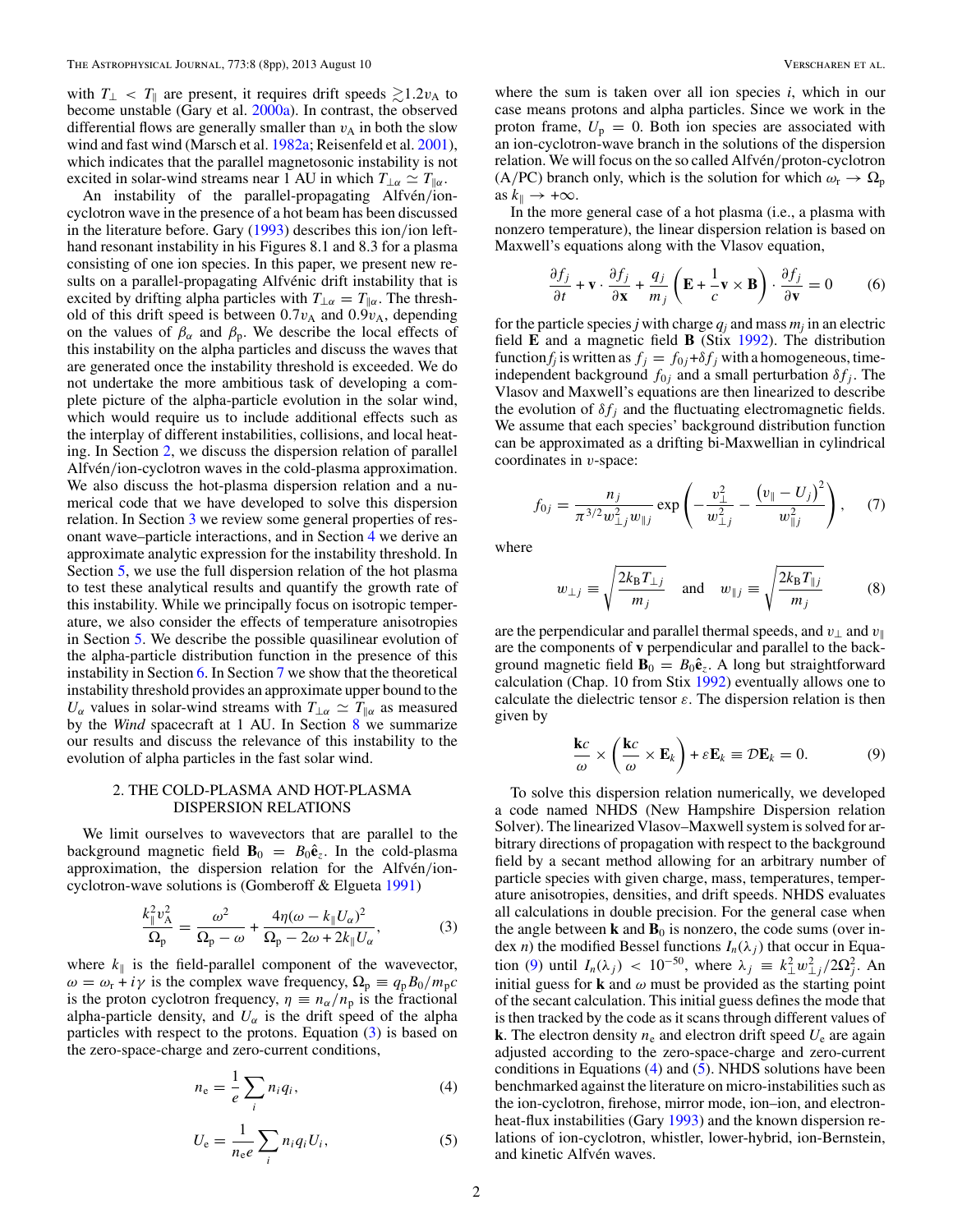### <span id="page-2-0"></span>3. RESONANT WAVE–PARTICLE INTERACTIONS

In the limit of small wave amplitudes and small growth*/* damping rates, the evolution of the distribution function is described by quasilinear theory. Resonant particles undergo a diffusion process in velocity space according to the equation

$$
\frac{\partial f_j}{\partial t} = \lim_{V \to \infty} \sum_{n = -\infty}^{+\infty} \frac{q_j^2}{8\pi^2 m_j^2} \int \frac{1}{V v_\perp} \hat{G} v_\perp \delta(\omega_{kr} - k_{\parallel} v_{\parallel} - n \Omega_j)
$$

$$
\times |\psi_{n,k}|^2 \hat{G} f_j d^3 k,
$$
(10)

where

$$
\hat{G} \equiv \left(1 - \frac{k_{\parallel}v_{\parallel}}{\omega_{k\tau}}\right)\frac{\partial}{\partial v_{\perp}} + \frac{k_{\parallel}v_{\perp}}{\omega_{k\tau}}\frac{\partial}{\partial v_{\parallel}}\tag{11}
$$

and

$$
\psi_{n,k} \equiv \frac{1}{\sqrt{2}} \left[ E_{k,t} e^{i\phi} J_{n+1}(\sigma_j) + E_{k,l} e^{-i\phi} J_{n-1}(\sigma_j) \right]
$$

$$
+ \frac{\nu_{\parallel}}{\nu_{\perp}} E_{kz} J_n(\sigma_j)
$$
(12)

(Kennel & Engelmann [1966;](#page-6-0) Marsch [2006\)](#page-6-0). The Fouriertransformed electric-field vector  $(E_{kx}, E_{ky}, E_{kz})$  is used to define the quantities  $E_{k,r} = (E_{kx} - iE_{ky})/\sqrt{2}$  and  $E_{k,1} =$  $(E_{kx} + iE_{ky})/\sqrt{2}$ . The argument of the *n*th order Bessel function *J<sub>n</sub>* is defined as  $\sigma_j \equiv k_{\perp} v_{\perp}/\Omega_j$ , and the azimuthal angle of the wavevector **k** is given by  $\phi$ . The real part of frequencies that are solutions of the dispersion relation at a given **k** is denoted  $\omega_{kr}$ .

In order to resonate with waves at a given frequency *ωk*<sup>r</sup> and wavenumber  $k_{\parallel}$ , particles have to fulfill the condition

$$
\omega_{k\mathbf{r}} = k_{\parallel} v_{\parallel} + n\Omega_j \tag{13}
$$

following from the delta function in Equation (10). It can be shown from Equation  $(10)$  that alpha particles lose kinetic energy from resonant wave–particle interactions, thereby acting to drive an instability, $4$  if and only if

$$
0 < \omega_{\text{kr}}/k_{\parallel} < U_{\alpha}, \tag{14}
$$

assuming that  $f_{\alpha}(\mathbf{v})$  is isotropic about  $U_{\alpha} \hat{\mathbf{e}}_z$ . A proof of this condition was given in the Appendix of Verscharen & Chandran [\(2013\)](#page-7-0). The requirement that the drift speed exceed the wave phase velocity along the magnetic field also arises in the wellstudied cosmic-ray streaming instability, which is excited when the average cosmic-ray drift velocity along  $\mathbf{B}_0$  exceeds the Alfvén speed (Kulsrud & Pearce [1969;](#page-6-0) Wentzel [1969\)](#page-7-0). We concentrate on the case in which  $T_{\perp} = T_{\parallel}$  since we want to address the effect of the drift on the stability of the A*/*PC wave. This drift instability can, however, be assisted or suppressed by temperature anisotropies as we show in Section [5.](#page-3-0) Protons with  $T_{\perp}$  = *T*<sub>||</sub> fulfilling the resonance condition will always gain kinetic energy and, therefore, damp the wave. This is because resonant interactions cause protons to diffuse in velocity space from regions of high particle concentration toward regions of low particle concentration, which means diffusing toward higher energy when  $T_{\perp} = T_{\parallel}$ .



**Figure 1.** The dispersion relation of a cold plasma (black solid line) for  $\eta = 0.05$ ,  $U_{\alpha} = 0.9v_{\rm A}$ . Red-dashed lines are the resonance conditions Equation (13) for protons with  $v_{\parallel} = -\Delta v_{\parallel p}$  and alpha particles with  $v_{\parallel} = U_{\alpha} - \Delta v_{\parallel \alpha}$ , where  $\Delta v_{\parallel p} = \Delta v_{\parallel \alpha} = 2v_A$ . The additional lines and labels refer to the definitions in the text.

(A color version of this figure is available in the online journal.)

# 4. ANALYTIC INSTABILITY THRESHOLD FOR THE PARALLEL ALFVÉNIC DRIFT INSTABILITY

In this section, we derive approximate analytic expressions for both the minimum and maximum values of  $U_\alpha$  needed for the parallel Alfvénic instability. To simplify the analysis, we use approximate versions of the dispersion relation (both the coldplasma dispersion relation and a non-dispersive approximation). The errors introduced by these approximations are illustrated in Figures [2](#page-3-0) and [4.](#page-4-0)

We begin by determining the critical wavenumber  $k_c$  and frequency  $\omega_c$  at which the phase speed of the wave equals  $U_\alpha$ . By combining Equation [\(3\)](#page-1-0) with the equation  $\omega = k_c U_\alpha$ , we find that

$$
\frac{k_{\rm c}v_{\rm A}}{\Omega_{\rm p}} = \frac{1 - (U_{\alpha}/v_{\rm A})^2}{(U_{\alpha}/v_{\rm A})}.
$$
 (15)

The frequency at  $k_{\parallel} = k_c$  is simply  $\omega_c = k_c U_\alpha$ . As discussed in the previous section,  $\omega_{kr}/k_{\parallel}$  must be less than  $U_{\alpha}$  in order for a wave to be driven unstable by resonant interactions with alpha particles when  $f_\alpha(\mathbf{v})$  is isotropic about  $U_\alpha \hat{\mathbf{e}}_z$ . In Figure 1, we plot the cold-plasma dispersion relation, Equation [\(3\)](#page-1-0), for the parameters  $n_{\alpha} = 0.05n_{\text{p}}$  and  $U_{\alpha} = 0.9v_{\text{A}}$ . As this figure illustrates,  $\omega_{kt}/k_{\parallel}$  is a monotonically decreasing function of  $k_{\parallel}$ , which is true in general for the A*/*PC wave. Because of this, waves with  $k_{\parallel} > k_c$  satisfy the requirement  $\omega_{k} / k_{\parallel} < U_\alpha$ .

We assume now that the distribution functions of the protons and the alpha particles have a finite width  $\Delta v_{\parallel p}$  and  $\Delta v_{\parallel \alpha}$  (defined as positive-definite quantities) in the field-parallel direction in velocity space due to their thermal motion. Therefore, the resonance condition Equation (13) can be fulfilled in a range of different particle velocities  $v_{\parallel}$  for both species. It is important that the distribution function provides enough particles at the speed  $v_{\parallel}$  in Equation (13) to drive an instability or to damp the waves efficiently. We assume that this is the case provided  $|v_{\parallel} - U_j|$  ≤ 2 $w_{\parallel j}$ . Therefore, we set

$$
\Delta v_{\parallel j} = 2w_{\parallel j} \tag{16}
$$

for both protons and alphas.

We assume for concreteness that  $\omega_{kr} > 0$ . The A/PC wave with  $k_{\perp} = 0$  is purely left-handed in polarization with  $E_{kz} = 0$  and (since  $\omega_{kr} > 0$ )  $E_{k,r} = 0$ . Equation (12) then

<sup>&</sup>lt;sup>4</sup> For some wave modes, the effect of *negative wave energy* has to be taken into account to treat the instability correctly. This does not apply to the parallel Alfvénic instability discussed here. For details about negative-energy waves and resonant drift instabilities, we refer to the treatment by Verscharen & Chandran [\(2013\)](#page-7-0).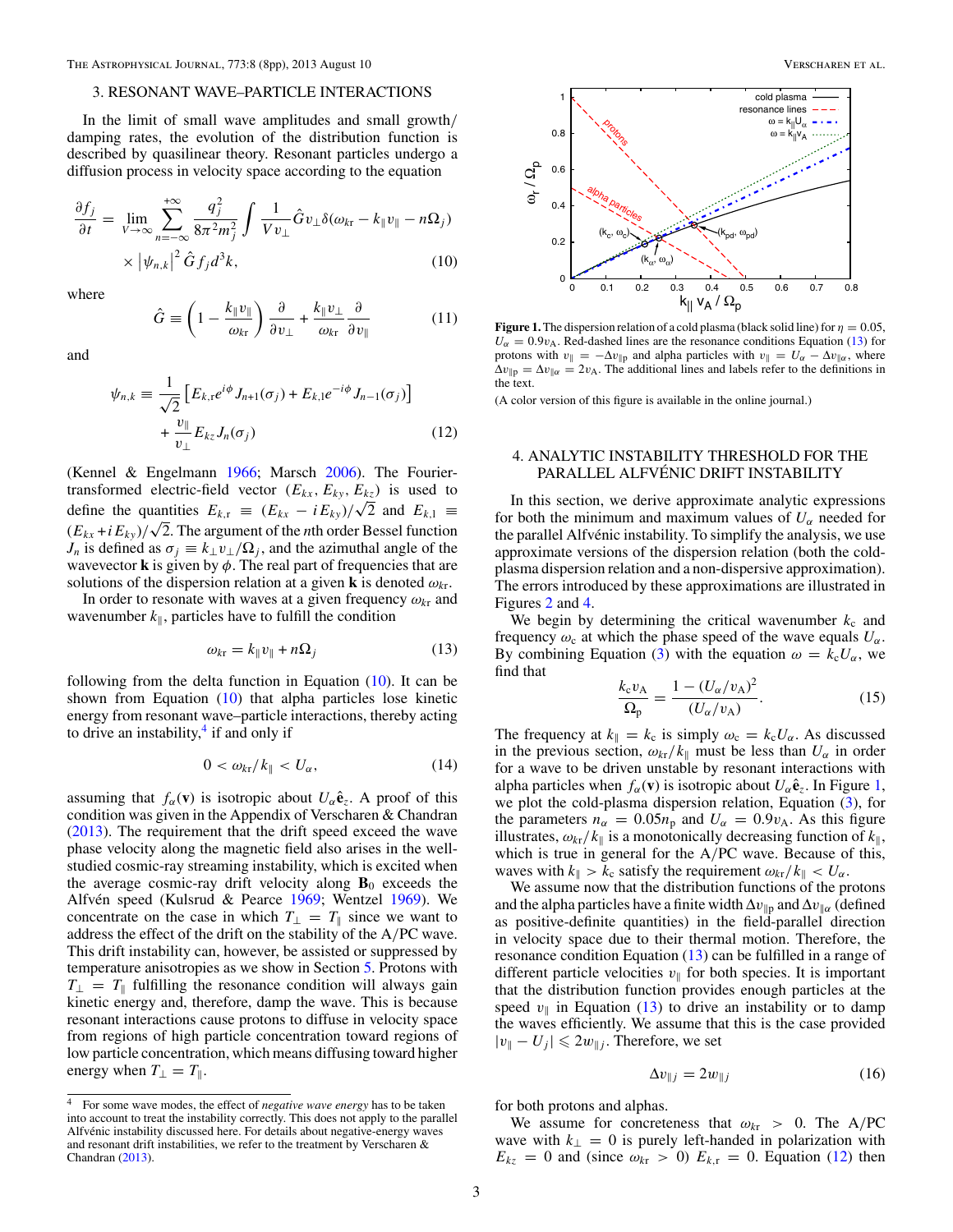<span id="page-3-0"></span>

**Figure 2.** Instability criteria in the  $w_{\alpha\parallel}/v_A-U_{\alpha}/v_A$  plane under the assumption  $w_{\parallel \alpha} = w_{\parallel p}$ . Only the region between the two black curves fulfills both approximate analytic conditions for instability, Equations (18) and (20). The contours show maximum growth rates for the parallel Alfvénic instability calculated by NHDS (see Section 5).

(A color version of this figure is available in the online journal.)

implies that the only relevant resonance is  $n = +1$ , because  $J_n(0) = \delta_{n,0}$ . Only protons that propagate in the  $-z$ -direction can participate in the resonant interaction with the A*/*PC wave since  $\omega_{kr} < \Omega_p$  for all *k* (Dusenbery & Hollweg [1981\)](#page-6-0). These are particles with velocities between  $v_{\parallel} = 0$  and  $v_{\parallel} = -\Delta v_{\parallel p}$ . The associated proton damping becomes important for wavenumbers and frequencies larger than the values  $k_{pd}$  and  $\omega_{pd}$  that are defined by

$$
\omega_{\rm pd} = -k_{\rm pd}\Delta v_{\rm lp} + \Omega_{\rm p},\tag{17}
$$

where  $\omega_{pd}$  is the solution to the dispersion relation when  $k_{\parallel} = k_{\text{pd}}$ . The quantities  $\omega_{\text{pd}}$  and  $k_{\text{pd}}$  are illustrated in Figure [1.](#page-2-0)

Because protons are the majority species, we assume that resonant damping by protons at  $k_{\parallel} > k_{\text{pd}}$  dominates over any possible instability drive from the alpha particles. Thus, any instabilities must satisfy  $k_{\parallel} < k_{\text{pd}}$ . Since unstable modes must satisfy both  $k_{\parallel} > k_c$  and  $k_{\parallel} < k_{\text{pd}}$ , a necessary condition for instability is that  $k_c < k_{pd}$ . This condition places an upper limit on  $\Delta v_{\parallel p}$ , which can be obtained by setting  $k_{\text{pd}} > k_{\text{c}}$  from Equations  $(15)$  and  $(17)$ :

$$
\frac{w_{\parallel p}}{v_{\text{A}}} < \frac{1}{2} \left[ \frac{(U_{\alpha}/v_{\text{A}})^3}{1 - (U_{\alpha}/v_{\text{A}})^2} \right]. \tag{18}
$$

This relation is our first analytic condition for the presence of an instability. This form is only valid for  $U_{\alpha} < v_{A}$ . For larger drift speeds, all solutions of the dispersion relation have lower phase speeds than  $U_{\alpha}$  and fulfill the instability criterion  $\omega_{k\tau}/k_{\parallel}$  <  $U_{\alpha}$ . Equation (18) can also be interpreted as a lower limit on  $U_{\alpha}$ .

As a second condition for instability, an appreciable number of alpha particles must satisfy the resonance condition Equation [\(13\)](#page-2-0) at  $k_{\parallel} < k_{\text{pd}}$ , so that alpha particles can drive the instability in the range of wavenumbers where proton damping is weak. The minimum wavenumber  $k_{\alpha}$  at which thermal alpha particles with  $|v_{\parallel} - U_{\alpha}| \le \Delta v_{\parallel \alpha}$  can satisfy Equation [\(13\)](#page-2-0) with  $n = +1$  is given by the equation

$$
\omega_{\alpha} = k_{\alpha} \left( U_{\alpha} - \Delta v_{\parallel \alpha} \right) + \Omega_{\alpha}, \tag{19}
$$

where  $\omega_{\alpha}$  is the solution to the A/PC wave dispersion relation when  $k_{\parallel} = k_{\alpha}$ . For a better understanding of these labels, we



**Figure 3.** Necessary minimum temperature ratio  $T_{\parallel \alpha}/T_{\parallel p}$  for instability. The lines show the thresholds for three different values of  $\Delta v_{\parallel p}$ . Only temperature ratios above the corresponding line can lead to an instability of the parallel Alfvénic mode according to Equation  $(22)$ . The vertical lines correspond to the minimum  $U_{\alpha}$  values from Equation (18).

(A color version of this figure is available in the online journal.)

refer again to Figure [1.](#page-2-0) We approximate the dispersion relation now by setting  $\omega_{k\tau} = k_{\parallel} v_{A}$  to solve Equations (17) with (19) for  $k_{\text{pd}}$  and  $k_{\alpha}$ . The condition  $k_{\alpha} < k_{\text{pd}}$  then yields

$$
w_{\parallel \alpha} > \frac{U_{\alpha} + w_{\parallel \mathbf{p}}}{2} - \frac{1}{4} v_{\mathbf{A}}.
$$
 (20)

This is the second condition for a parallel Alfvénic instability. With the assumption of equal thermal speeds  $w_{\parallel p} = w_{\parallel \alpha} = w_{\parallel}$ for the proton and alpha species, Equation  $(20)$  becomes

$$
w_{\parallel} > U_{\alpha} - \frac{1}{2}v_{\text{A}}.
$$
 (21)

Both Equations  $(18)$  and  $(20)$  can be plotted in the  $w_{\alpha}/v_A-U_{\alpha}/v_A$  plane to determine parameter ranges in which the A*/*PC wave is unstable. This plot is shown in Figure 2 for the case in which  $w_{\parallel \alpha} = w_{\parallel \mathrm{p}}$ .

We can also rewrite Equation  $(20)$  as a constraint on the temperature ratio  $T_{\parallel \alpha}/T_{\parallel p}$ . Combining Equation (20) with Equation  $(16)$ , we obtain

$$
\frac{T_{\parallel\alpha}}{T_{\parallel p}} > 4 \left[ \frac{2U_{\alpha} - v_{A}}{2\Delta v_{\parallel p}} + \frac{1}{2} \right]^2.
$$
 (22)

This condition is plotted in Figure 3. It shows that by increasing the values of  $\Delta v_{\parallel p}$  (i.e., higher parallel proton temperatures) the minimum value of  $T_{\parallel \alpha}/T_{\parallel p}$  necessary to excite the parallel Alfvénic instability decreases.

# 5. NUMERICAL SOLUTIONS TO THE HOT-PLASMA DISPERSION RELATION

Using the NHDS code (Section [2\)](#page-1-0), we plot in Figure 2 contours of constant maximum growth rate  $\gamma_m$  from the dispersion relation of a hot plasma consisting of protons, electrons, and alpha particles with  $\eta = 0.05$ ,  $T_{\alpha} = 4T_{p} = 4T_{e}$ , and  $v_{A}/c = 10^{-4}$ . All species are assumed to satisfy  $T_{\perp} = T_{\parallel}$ . The  $\gamma_{\rm m} = 10^{-4} \Omega_{\rm p}$ contour provides a rough match to our analytic approximation of the instability threshold. This suggests that the physical interpretation of this instability set forth in the previous section is approximately valid.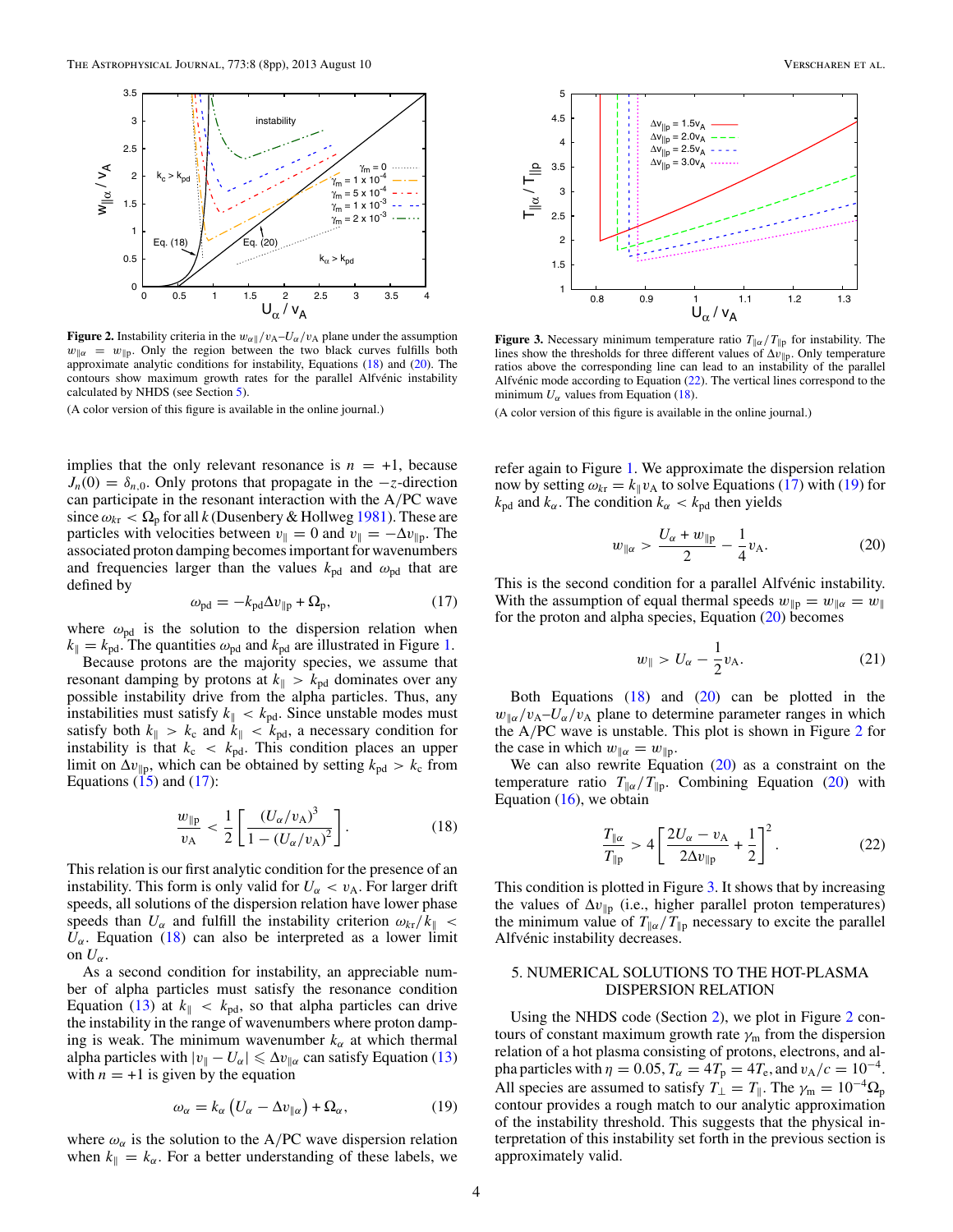<span id="page-4-0"></span>**Table 1** Fit Parameters and Limits of the Parallel Alfvénic Instability with Isotropic Temperatures and  $\eta = 0.05$ 

| $\gamma_{\rm m}/\Omega_{\rm p}$ |        |      | $\boldsymbol{\varkappa}$ | a    |      | $U_{\rm min}/v_{\rm A}$ | $U_{\text{med}}/v_{\text{A}}$ | $U_{\rm max}/v_{\rm A}$ |
|---------------------------------|--------|------|--------------------------|------|------|-------------------------|-------------------------------|-------------------------|
| $1 \times 10^{-4}$              | $-2.0$ | 1.3  | $-6.59$                  | 0.66 | 0.22 | 0.67                    | 0.90                          | 2.8                     |
| $5 \times 10^{-4}$              | 1.0    | 1.45 | $-6.79$                  | 0.66 | 0.61 | 0.68                    | 1.09                          | 2.8                     |
| $1 \times 10^{-3}$              | 2.0    | 2.55 | $-6.52$                  | 0.57 | 1.05 | 0.74                    | 1.17                          | 2.7                     |
| $2 \times 10^{-3}$              | 5.0    | 5.45 | $-7.39$                  | 0.47 | 1.65 | 0.87                    | 1.43                          | 2.6                     |

**Note.** The coefficients for Equations (24) and (25) are given depending on the maximum growth rate *γ*m.



**Figure 4.** Solutions to the dispersion relation of A/PC waves with  $\eta = 0.05$ and  $U_{\alpha} = 0.9v_{\rm A}$ . Solutions in the cold-plasma limit and in a hot plasma with  $\beta_p = 3$  are shown. The right vertical axis corresponds to the imaginary part of the NHDS solution. The blue short-dashed line represents  $\omega_r = k_{\parallel} U_{\alpha}$ . The red dashed lines are plots of the resonance conditions for protons and alpha particles for  $n = +1$  from Equation (23).

(A color version of this figure is available in the online journal.)

In Figure 4, we illustrate some of the properties of this instability using numerical solutions to the hot-plasma dispersion relation with  $\eta = 0.05$ ,  $\beta_p = 3$ ,  $U_\alpha = 0.9 v_A$ ,  $v_A/c = 10^{-4}$ , and  $T_{\alpha} = 4T_{p} = 4T_{e}$ . The cold-plasma solution for  $\omega_{kr}$  and the NHDS solution for  $\omega_{kr}$  agree well at low  $k_{\parallel}$ . At higher  $k_{\parallel}$ , however, the cold-plasma solution overestimates the frequency of the A*/*PC wave. In addition to the two dispersion relations, resonance lines are plotted (red dashed lines) that represent the cyclotron-resonance condition Equation  $(13)$  for  $n = +1$ . As in Equations  $(17)$  and  $(19)$ , these lines are calculated as

$$
\omega_{\rm r} = k_{\|}v_{\|} + \Omega_j = k_{\|}(U_j - 2w_{\|j}) + \Omega_j. \tag{23}
$$

The parallel speed of the resonant particles again consists of a component due to the beam (only important for the alpha particles) and a component due to the thermal width of the particle distribution function. The line  $\omega_r = k_{\parallel} U_{\alpha}$  shows at each wavenumber  $k_{\parallel}$  an upper limit for the frequency  $\omega_{k\tau}$  of an unstable wave from the condition  $\omega_{k} / k_{\parallel} < U_{\alpha}$ . Figure 4 also shows the linear growth rate  $\gamma$  of the A/PC wave calculated by NHDS. As the figure shows,  $\gamma > 0$  only for  $k_{\parallel}$  values between  $0.1\Omega_p/v_A$  and  $0.2\Omega_p/v_A$ . The endpoints of this interval correspond roughly to  $k_{\alpha}$  (and  $k_{\rm c}$ ) and  $k_{\rm pd}$ , that is, to the intersections of the alpha-particle and proton resonance lines with the plot of the dispersion relation. At  $k_{\parallel} > k_{\text{pd}}$ , the damping by the protons clearly dominates.

The contours of constant  $\gamma_m$  in Figure [2](#page-3-0) obtained from the NHDS code can be fit in  $w_{\alpha}$ – $U_{\alpha}$  space. For the nearly vertical portions of these contours at  $U_\alpha \lesssim v_{\rm A}$ , we use a fitting function



**Figure 5.** The dependence of the maximum growth rate for the parallel Alfvénic drift instability on alpha-particle temperature anisotropies. Different combinations of  $w_{\alpha}/v_A$  and  $U_{\alpha}/v_A$  are shown. In cases with  $T_{\alpha} > T_{\alpha}$ , the growth rate is higher than in the isotropic case or at  $T_{\perp\alpha} < T_{\parallel\alpha}$ . This effect is stronger at higher  $w_{\parallel \alpha}/v_{\text{A}}$ .

(A color version of this figure is available in the online journal.)

of the form

$$
\frac{w_{\parallel \alpha}}{v_{\text{A}}} = \left[ A + C \left( \frac{U_{\alpha}}{v_{\text{A}}} \right)^{\alpha} \right]^{1/2} . \tag{24}
$$

The values of the fitting constants for each contour are given in Table 1, along with the range of  $U_\alpha$  values for which the fit applies (defined as the interval between  $U_{\text{min}}$  and  $U_{\text{med}}$ ). We fit the shallow-sloped portions of the contours at larger  $U_{\alpha}$  with the function

$$
\frac{w_{\parallel\alpha}}{v_{\rm A}} = a \frac{U_{\alpha}}{v_{\rm A}} + b. \tag{25}
$$

The best-fit values of *a* and *b* are given in Table 1, along with the range of  $U_\alpha$  values, for which the fit is valid (defined as the interval between  $U_{\text{med}}$  and  $U_{\text{max}}$ ).

High- $\beta_{\alpha}$  plasmas are very sensitive to instabilities driven by temperature anisotropies (Gary & Lee [1994;](#page-6-0) Samsonov et al. [2001;](#page-7-0) Hellinger et al. [2006;](#page-6-0) Kasper et al. [2008;](#page-6-0) Bale et al. [2009;](#page-6-0) Maruca et al. [2012\)](#page-7-0). Therefore, we calculate the growth rate of the parallel Alfvénic beam instability for different temperature anisotropies of the alpha particles with NHDS. The result of this calculation is shown in Figure 5. A small value of the temperature anisotropy can modify the growth rate of the parallel Alfvénic drift instability significantly. The growth rate increases with  $T_{\perp \alpha}/T_{\parallel \alpha}$ . This effect is stronger at higher  $w_{\parallel \alpha}/v_A$ as expected from the behavior of the ion-cyclotron instability without drift (Scarf & Fredricks [1968\)](#page-7-0). If  $T_{\perp\alpha}/T_{\parallel\alpha} > 1$ , the alpha particles can reach the instability thresholds at lower drift speeds than seen in Figure [2.](#page-3-0) We note that proton temperature anisotropy can also modify the thresholds of drift instabilities (Araneda et al. [2002;](#page-6-0) Gary et al. [2003\)](#page-6-0), but we do not investigate this effect quantitatively in this paper.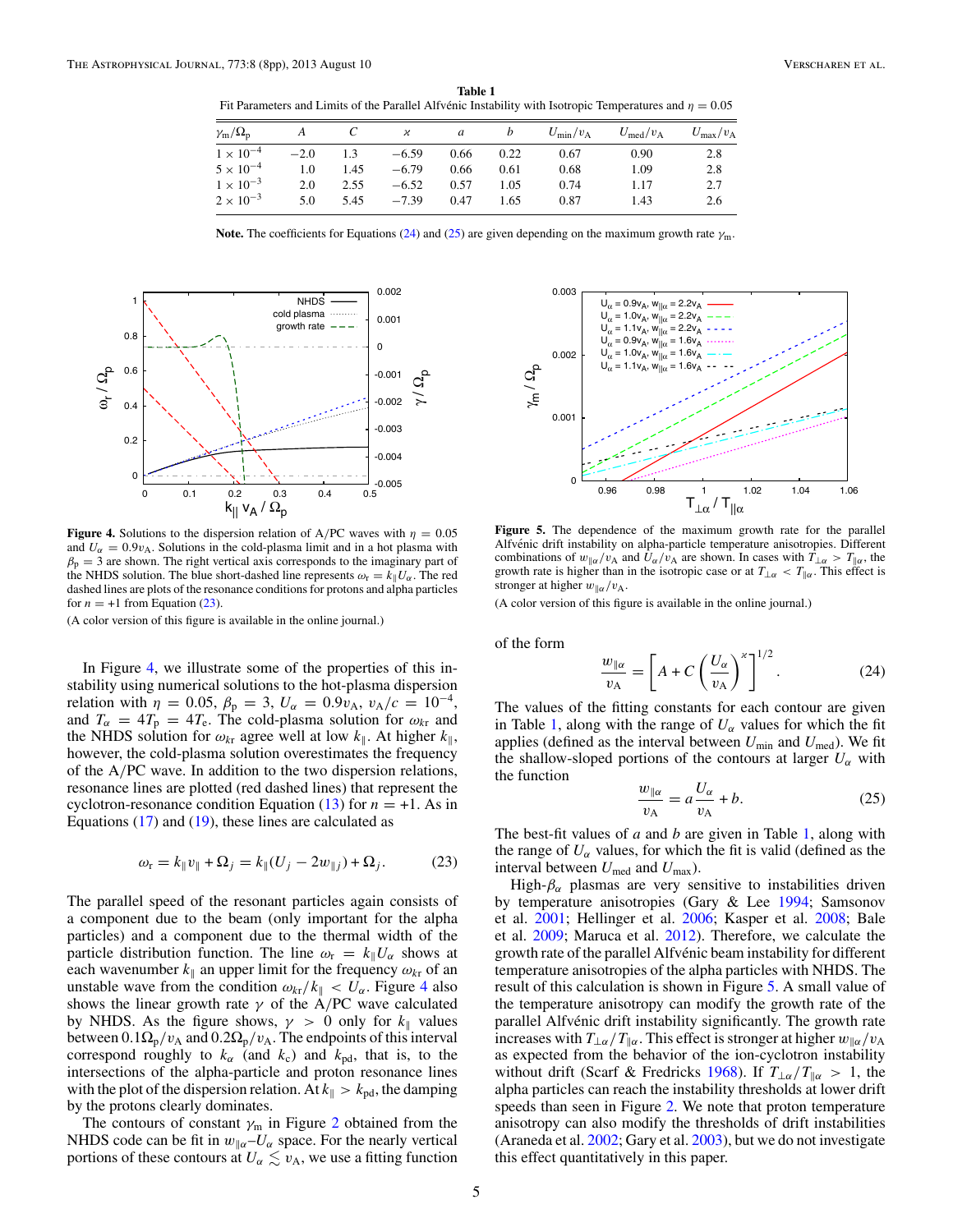<span id="page-5-0"></span>

**Figure 6.** Particle densities in velocity space. The distribution functions for protons (p, blue) and alpha particles (*α*, red contours) are shown for a high-beta plasma with relative drifts among these species. The solid circles and the red arrow show diffusion directions of the alpha particles. The blue arrow shows the diffusion direction of damping protons.

(A color version of this figure is available in the online journal.)

# 6. QUASILINEAR EVOLUTION OF THE ALPHA-PARTICLE DISTRIBUTION FUNCTION

In this section we consider how the alpha particles evolve during resonant interactions with parallel Alfvénic drift instabilities. It follows from Equation [\(10\)](#page-2-0) that resonant wave–particle interactions cause particles to diffuse in velocity space from regions of large particle concentration toward regions of smaller particle concentration. When particles interact with waves at a single  $k_{\parallel}$  and  $\omega_{kr}$ , the direction of the diffusive particle flux is constrained to be tangent to semicircles centered on the parallel phase velocity in the  $v_{\perp}$ – $v_{\parallel}$  plane (Kennel & Engelmann [1966\)](#page-6-0):

$$
v_{\perp}^2 + \left(v_{\parallel} - \frac{\omega_{kr}}{k_{\parallel}}\right)^2 = \text{constant.}
$$
 (26)

These semicircles correspond to curves of constant kinetic energy in the frame moving at velocity  $(\omega_{kr}/k_{\parallel})\hat{\mathbf{e}}_z$ . When waves are present only at a single **k** and  $\omega_{kt}$ , resonant particles can only diffuse a tiny distance in  $v_{\parallel}$  before falling out of resonance. However, when a spectrum of waves is present, particles can undergo velocity-space diffusion over a broader interval of  $v_{\parallel}$ .

In Figure 6 we plot the phase space density of protons and alpha particles for the case in which  $U_{\alpha} \sim w_{\alpha} \sim w_{\alpha}$  $w_{\parallel p} \sim w_{\perp p}$ . As illustrated in Figures [1](#page-2-0) and [4,](#page-4-0) the alpha particles that resonate with the parallel Alfvénic drift instability typically satisfy  $v_{\parallel} < 0$  and thus reside on the left side of Figure 6. When these particles diffuse from interactions with instabilities at some **k** and  $\omega_{kr}$ , their diffusive flux is parallel to the semicircular contours centered on the point  $(v_{ph}, 0)$ , where  $v_{ph} \equiv \omega_{kr}/k_{\parallel}$ . Because they diffuse from high particle concentration to low particle concentration, they migrate in the direction of the red arrow, toward smaller *v*⊥. This diffusion thus acts to "pinch" the alpha-particle distribution at  $v_{\parallel} < 0$ , which leads to the appearance of a parallel-beam-like feature (narrow in  $v_{\perp}$  but broader in  $v_{\parallel}$ ) propagating in the  $-z$  direction. This type of feature has been found in measurements of the alpha-particle distribution function in the solar wind at high  $\beta_{\alpha}$  (see for example Figure 4 in Astudillo et al. [1996\)](#page-6-0).

#### 7. COMPARISON WITH OBSERVATIONS

To investigate the possible relevance of the parallel Alfvénic instability to alpha particles in the solar wind, we consider measurements of alpha-particle differential flow from the *Wind* spacecraft at 1 AU. We use ion measurements from *Wind*'s two Faraday cups, which are part of the spacecraft's Solar Wind Experiment (Ogilvie et al. [1995\)](#page-7-0). The cups together deliver one ion spectrum about every 90 s. Several versions of automated



**Figure 7.** Comparison of theoretical instability thresholds and measurements from the *Wind* spacecraft. The color coding represents the number of spectra per bin of the measurement. We only show observations in the parameter range relevant to the parallel Alfvenic instability with  $A_c \leq 0.3, 0.9 \leq T_{\perp \alpha}/T_{\parallel \alpha} \leq$ 1.1, and  $3.5 \leq T_{\parallel \alpha}/T_{\parallel p} \leq 4.5$ . The black solid line shows the analytical threshold from Equation [\(18\)](#page-3-0) for  $w_{\parallel p} = w_{\parallel \alpha}$ , and the orange line shows an isocontour of constant maximum growth rate obtained from the NHDS code for isotropic alpha and proton temperatures.

(A color version of this figure is available in the online journal.)

code have been developed for deriving values for the bulk parameters (i.e., density, velocity, and temperature) of protons and alpha particles from each spectrum. For this study, we use the output from the Maruca [\(2012\)](#page-7-0) code, which incorporates 3 s magnetic field measurements from *Wind*'s Magnetic Field Investigation (Lepping et al. [1995\)](#page-6-0) into its nonlinear fitting of each ion spectrum in order to separate the perpendicular and parallel components of velocity and temperature. This code has processed all  $4.8 \times 10^6$  *Wind* ion spectra from late-1994 (i.e., the spacecraft's launch) through mid-2010. After removing spectra with poor signal, with a high collisional age (Kasper et al. [2008\)](#page-6-0), and/or from near or within the Earth's bow shock,  $9.3 \times 10^5$ spectra remain (Maruca [2012\)](#page-7-0). We further reduce this data set to the 3.0 × 10<sup>4</sup> spectra that also satisfy  $0.9 \leq T_{\perp \alpha}/T_{\parallel \alpha} \leq 1.1$ and  $3.5 \leq T_{\parallel \alpha}/T_{\parallel p} \leq 4.5$ . Figure 7 shows the distribution of data in the same plane that we use in Figure [2.](#page-3-0) We also plot in Figure 7 the instability threshold. The data distribution reaches the instability threshold in the range  $0.7 \leq w_{\alpha}/v_{A} \leq 1.5$ . At lower thermal speeds, other instabilities such as the parallel magnetosonic instability have lower thresholds.

It is not entirely clear what to conclude from the fact that the instability threshold approximately bounds the data distribution in Figure 7. This figure suggests that the parallel Alfvénic instability acts as a deceleration mechanism that limits  $U_{\alpha}$  to values below the instability threshold. However, a problem with this scenario is that, as discussed in Section 6, the parallel Alfvénic instability resonantly interacts only with alpha particles with  $v_{\parallel} < 0$  in the proton rest frame. Although the "pinching" effect described in Section 6 leads to some reduction of  $U_\alpha$ , the bulk of the alpha particles, which satisfy  $v_{\parallel} > 0$ , are unaffected by the instability. Thus, although the parallel Alfvénic instability may contribute to alpha-particle deceleration, it is unable on its own to explain how alpha particles decelerate between heliocentric distances of 0.3 AU and 1 AU.

If the solar wind were to expand according to the doubleadiabatic prediction (Chew et al. [1956\)](#page-6-0), then alpha particles would satisfy  $T_{\perp \alpha} \ll T_{\parallel \alpha}$  at 1 AU. Under this condition, the parallel Alfvénic instability is not unstable at the observed values of  $U_{\alpha}$ . However, spacecraft measurements show that there are solar-wind streams at 1 AU with  $T_{\perp \alpha} \simeq T_{\parallel \alpha}$ . In these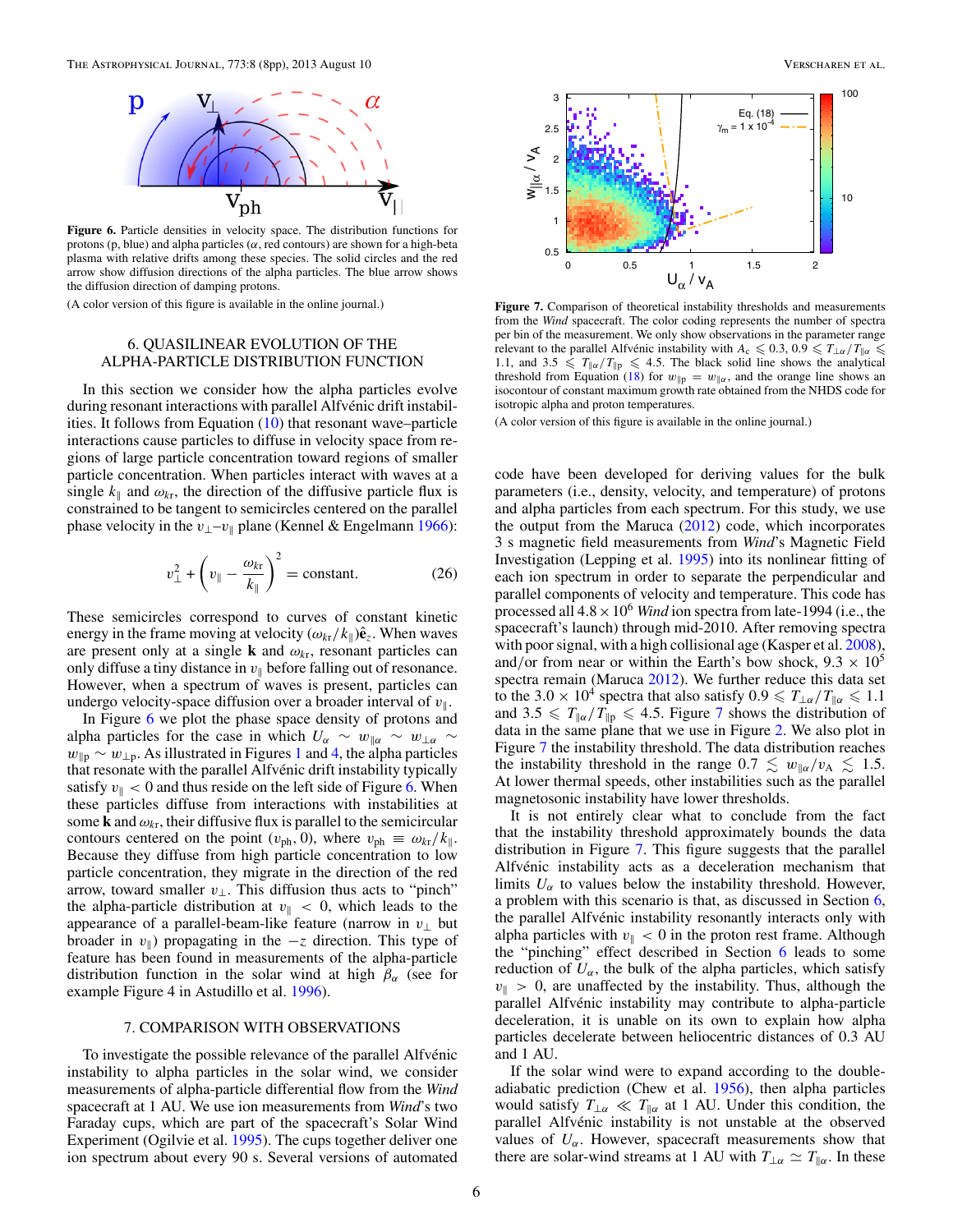<span id="page-6-0"></span>cases, the alpha particles have undergone perpendicular heating, perhaps from the dissipation of solar-wind turbulence, and*/*or the excitation of magnetosonic instabilities, whose nonlinear evolution (unlike that of the parallel Alfvénic instability) leads to an increase in  $T_{\perp\alpha}/T_{\parallel\alpha}$  (Gary et al. 2000a). Thus, although Figure [7](#page-5-0) shows that the parallel Alfvénic instability occurs in the solar wind, this instability does not offer a complete explanation of the radial evolution of alpha-particle properties in the solar wind.

## 8. DISCUSSION AND CONCLUSIONS

Using results from quasilinear theory, we derive approximate analytic expressions describing the conditions under which the parallel-propagating A*/*PC wave becomes unstable in the presence of alpha particles drifting parallel to the magnetic field at speed  $U_\alpha$ . We assume that  $T_{\perp \alpha} = T_{\parallel \alpha}$ . To obtain these expressions, we consider the competing effects of the instability drive provided by the alpha particles and the cyclotron damping caused by thermal protons. We then find that there are two conditions needed for this instability to arise. First,  $U_{\alpha}$  must be sufficiently large that there are waves with  $\omega_{k} / k_{\parallel} < U_{\alpha}$  at wavenumbers that are sufficiently small that proton cyclotron damping can be neglected. Second, the alpha-particle thermal speed must be sufficiently large that the alpha particles can resonate with the wave at wavenumbers that are too small for thermal-proton cyclotron damping to occur. These two conditions lead to Equations [\(18\)](#page-3-0) and [\(20\)](#page-3-0), respectively. Both resonant alpha particles and resonant protons can only fulfill these conditions if they have  $v_{\parallel} < 0$  in the proton frame. A comparison with solutions from the full dispersion relation of a hot plasma in Section [5](#page-3-0) shows rough agreement with our analytical expressions for the instability thresholds in Equations  $(18)$  and  $(20)$ .

In the fast solar wind,  $T_{\parallel \alpha}$  is typically  $\simeq 4T_{\parallel p}$  and  $\eta \simeq 0.05$ (Bame et al. 1977; Kasper et al. 2008). Under these conditions, we find that the minimum  $U_\alpha$  thresholds for the parallel Alfvénic drift instability are in the range of  $0.7v_A$  to  $0.9v_A$ for  $1 \leq \beta_{p} \leq 12$ . These  $U_{\alpha}$  thresholds are comparable to the limits on  $U_{\alpha}$  that are seen in the solar wind, suggesting that this instability may be important for limiting alpha-particle differential flow in the solar wind when  $\beta_p \gtrsim 1$ .

Although we have focused on the case in which  $T_{\perp} = T_{\parallel}$  for all particle species, we find that the growth rate of the parallel Alfvenic drift instability increases with increasing  $T_{\perp \alpha}/T_{\parallel \alpha}$  and that the parallel Alfvénic instability is more strongly affected by temperature anisotropy when  $\beta_{\parallel \alpha}$  is higher. These trends are also seen in the case of the ion-cyclotron instability driven by alphaparticle temperature anisotropy in the absence of differential flow (Maruca et al. [2012\)](#page-7-0).

The parallel Alfvénic instability alone does not offer a full description of the alpha-particle evolution in the solar wind. Local perpendicular heating and additional instabilities are necessary in order to explain the properties of the alpha particles. Measurements by the *Wind* spacecraft presented in Section [7,](#page-5-0) however, indicate that the thresholds of the parallel Alfvénic instability are reached in some solar wind streams with  $w_{\alpha}/v_{A} \gtrsim 0.7$  at 1 AU. In this range and for  $T_{\perp \alpha} = T_{\parallel \alpha}$ , the discussed instability has the lowest threshold of the known linear instabilities. We do not treat the mechanisms that lead to the observed conditions in detail. Nevertheless, in these solarwind streams, the parallel Alfvénic instability contributes to the alpha-particle evolution and generates parallel-propagating A/PC waves. At lower  $w_{\alpha}/v_A$ , oblique Alfvén/ion-cyclotron

instabilities are likely able to regulate the drift efficiently (Gary et al. 2000b; Li & Habbal 2000; Verscharen & Chandran [2013\)](#page-7-0).

In closing, we note that the parallel Alfvénic drift instability is similar to the cosmic-ray streaming instability (Kulsrud & Pearce 1969; Wentzel [1969\)](#page-7-0). Both instabilities require that the drifting ion population have an average velocity along  $\mathbf{B}_0$ that exceeds  $\omega_{k}$ *k*<sub> $\parallel$ </sub>. The principal differences between the two instabilities are that the parallel Alfvenic drift instability ´ involves thermal particles, dispersive waves, and a competition between the instability drive of the streaming ion population and the resonant cyclotron damping by thermal protons. Because of these differences, the instability criteria are different in the two cases. Another similar instability is the ion*/*ion left-hand resonant instability (Gary 1993)—also known as the ion–ion L-mode instability (Treumann & Baumjohann [1997\)](#page-7-0)—in which the parallel Alfvén/ion-cyclotron wave is driven unstable by resonant particles at  $v_{\parallel} < 0$  when a hot beam is present with a bulk speed  $U_b > 0$  on the tail of the main-ion species. The instability that we investigate differs from the ion–ion L-mode instability in that we include a second ion species. Also, our analysis goes beyond previous investigations of the ion–ion L-mode instability by examining the competition between the destabilizing effects of the beam and the resonant cyclotron damping by the core particles, and by calculating analytical and numerical instability thresholds.

We appreciate helpful discussions with Stuart Bale, Eliot Quataert, Joe Hollweg, Marty Lee, and Phil Isenberg. We thank Justin Kasper for his assistance in analyzing the *Wind* Faraday cup data. This work was supported in part by grant NNX11AJ37G from NASA's Heliophysics Theory Program, NASA grant NNX12AB27G, NSF*/*DOE grant AGS-1003451, and DOE grant DE-FG02-07-ER46372.

# REFERENCES

- Araneda, J. A., ViñAs, A. F., & Astudillo, H. F. 2002, [JGR,](http://dx.doi.org/10.1029/2002JA009337) 107, 1453
- Astudillo, H. F., Livi, S., Marsch, E., & Rosenbauer, H. 1996, [JGR,](http://dx.doi.org/10.1029/96JA01009) [101, 24423](http://adsabs.harvard.edu/abs/1996JGR...10124423A)
- Bale, S. D., Kasper, J. C., Howes, G. G., et al. 2009, PhRvL, [103, 211101](http://adsabs.harvard.edu/abs/2009PhRvL.103u1101B)
- Bame, S. J., Asbridge, J. R., Feldman, W. C., & Gosling, J. T. 1977, [JGR,](http://dx.doi.org/10.1029/JA082i010p01487) [82, 1487](http://adsabs.harvard.edu/abs/1977JGR....82.1487B)
- Chandran, B. D. G. 2010, [ApJ,](http://dx.doi.org/10.1088/0004-637X/720/1/548) [720, 548](http://adsabs.harvard.edu/abs/2010ApJ...720..548C)
- Chew, G. F., Goldberger, M. L., & Low, F. E. 1956, [RSPSA,](http://dx.doi.org/10.1098/rspa.1956.0116) [236, 112](http://adsabs.harvard.edu/abs/1956RSPSA.236..112C)
- Dusenbery, P. B., & Hollweg, J. V. 1981, [JGR,](http://dx.doi.org/10.1029/JA086iA01p00153) [86, 153](http://adsabs.harvard.edu/abs/1981JGR....86..153D)
- Gary, S. P. 1986, JPlPh, [35, 431](http://adsabs.harvard.edu/abs/1986JPlPh..35..431G)
- Gary, S. P. 1993, Theory of Space Plasma Microinstabilities (Cambridge: Cambridge Univ. Press)
- Gary, S. P., & Lee, M. A. 1994, [JGR,](http://dx.doi.org/10.1029/94JA00253) [99, 11297](http://adsabs.harvard.edu/abs/1994JGR....9911297G)
- Gary, S. P., Yin, L., Winske, D., et al. 2003, [JGR,](http://dx.doi.org/10.1029/2002JA009654) 108, 1068
- Gary, S. P., Yin, L., Winske, D., & Reisenfeld, D. B. 2000a, [JGR,](http://dx.doi.org/10.1029/2000JA000049) [105, 20989](http://adsabs.harvard.edu/abs/2000JGR...10520989G)
- Gary, S. P., Yin, L., Winske, D., & Reisenfeld, D. B. 2000b, GeoRL, [27, 1355](http://adsabs.harvard.edu/abs/2000GeoRL..27.1355G)
- Goldstein, B. E., Neugebauer, M., Zhang, L. D., & Gary, S. P. 2000, GeoRL, [27, 53](http://adsabs.harvard.edu/abs/2000GeoRL..27...53G)
- Gomberoff, L., & Elgueta, R. 1991, [JGR,](http://dx.doi.org/10.1029/91JA00613) [96, 9801](http://adsabs.harvard.edu/abs/1991JGR....96.9801G)
- Gomberoff, L., Gnavi, G., & Gratton, F. T. 1996, [JGR,](http://dx.doi.org/10.1029/96JA00546) [101, 13517](http://adsabs.harvard.edu/abs/1996JGR...10113517G)
- Hellinger, P., Trávníček, P., Kasper, J. C., & Lazarus, A. J. 2006, GeoRL, [33, 9101](http://adsabs.harvard.edu/abs/2006GeoRL..33.9101H)
- Isenberg, P. A., & Hollweg, J. V. 1983, [JGR,](http://dx.doi.org/10.1029/JA088iA05p03923) [88, 3923](http://adsabs.harvard.edu/abs/1983JGR....88.3923I)
- Kasper, J. C., Lazarus, A. J., & Gary, S. P. 2008, PhRvL, [101, 261103](http://adsabs.harvard.edu/abs/2008PhRvL.101z1103K)
- Kennel, C. F., & Engelmann, F. 1966, PhFl, [9, 2377](http://adsabs.harvard.edu/abs/1966PhFl....9.2377K)
- Kulsrud, R., & Pearce, W. P. 1969, [ApJ,](http://dx.doi.org/10.1086/149981) [156, 445](http://adsabs.harvard.edu/abs/1969ApJ...156..445K)
- Lepping, R. P., Acũna, M. H., Burlaga, L. F., et al. 1995, SSRv, [71, 207](http://adsabs.harvard.edu/abs/1995SSRv...71..207L)
- Li, X., & Habbal, S. R. 2000, [JGR,](http://dx.doi.org/10.1029/1999JA000259) [105, 7483](http://adsabs.harvard.edu/abs/2000JGR...105.7483L)
- Lynn, J. W., Parrish, I. J., Quataert, E., & Chandran, B. D. G. 2012, [ApJ,](http://dx.doi.org/10.1088/0004-637X/758/2/78) [758, 78](http://adsabs.harvard.edu/abs/2012ApJ...758...78L)
- Marsch, E. 2006, LRSP, [3, 1](http://adsabs.harvard.edu/abs/2006LRSP....3....1M)
- Marsch, E., Goertz, C. K., & Richter, K. 1982c, [JGR,](http://dx.doi.org/10.1029/JA087iA07p05030) [87, 5030](http://adsabs.harvard.edu/abs/1982JGR....87.5030M)
- Marsch, E., & Livi, S. 1987, [JGR,](http://dx.doi.org/10.1029/JA092iA07p07263) [92, 7263](http://adsabs.harvard.edu/abs/1987JGR....92.7263M)